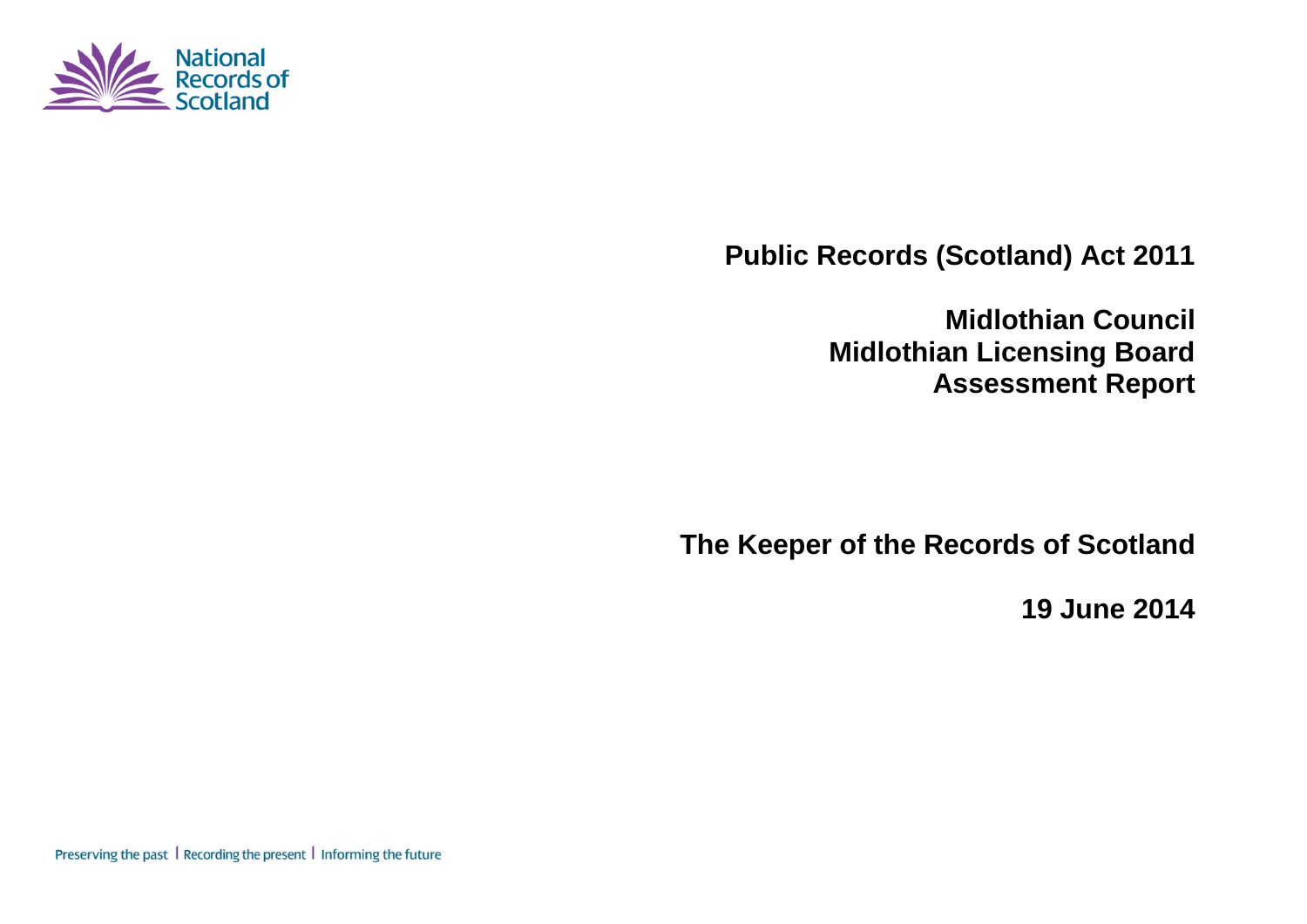#### **Contents**

# **1. Public Records (Scotland) Act 2011**

The Public Records (Scotland) Act 2011 (the Act) received Royal assent on 20 April 2011. It is the first new public records legislation in Scotland since 1937 and came fully into force on 1 January 2013. Its primary aim is to promote efficient and accountable record keeping by named Scottish public authorities.

The Act has its origins in *The Historical Abuse Systemic Review: Residential Schools and Children's Homes in Scotland 1950-1995* (The Shaw Report) published in 2007. The Shaw Report recorded how its investigations were hampered by poor record keeping and found that thousands of records had been created, but were then lost due to an inadequate legislative framework and poor records management. Crucially, it demonstrated how former residents of children's homes were denied access to information about their formative years. The Shaw Report demonstrated that management of records in all formats (paper and electronic) is not just a bureaucratic process, but central to good governance and should not be ignored. A follow-up review of public records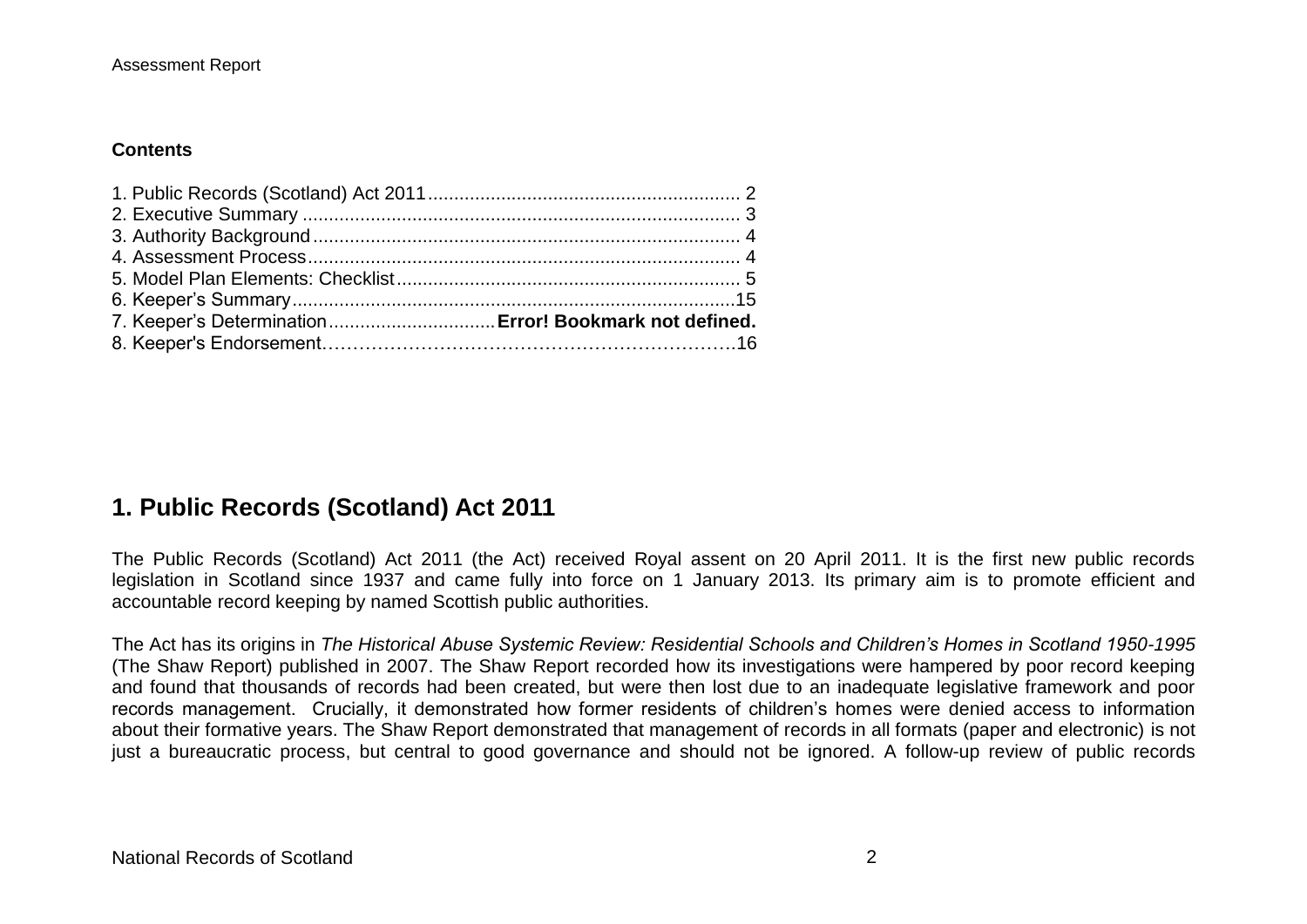legislation by the Keeper of the Records of Scotland (the Keeper) found further evidence of poor records management across the public sector. This resulted in the passage of the Act by the Scottish Parliament in March 2011.

The Act requires a named authority to prepare and implement a records management plan (RMP) which must set out proper arrangements for the management of its records. A plan must clearly describe the way the authority cares for the records that it creates, in any format, whilst carrying out its business activities. The RMP must be agreed with the Keeper and regularly reviewed.

### **2. Executive Summary**

This report sets out the findings of the Keeper's assessment of the RMP of **Midlothian Council** and **Midlothian Licensing Board** by the Public Records (Scotland) Act 2011 Assessment Team following its submission to the Keeper on 28 February 2014*.*

The assessment considered whether the RMP of **Midlothian Council** and **Midlothian Licensing Board** was developed with proper regard to the 14 elements of the Keeper's statutory Model Records Management Plan (the Model Plan) under section 8(3) of the Act, and whether in this respect it complies with it and the specific requirements of the Act.

The outcome of the assessment and the Keeper's decision on whether the RMP of **Midlothian Council** and **Midlothian Licensing Board** complies with the Act can be found under section 7 of this report with relevant recommendations.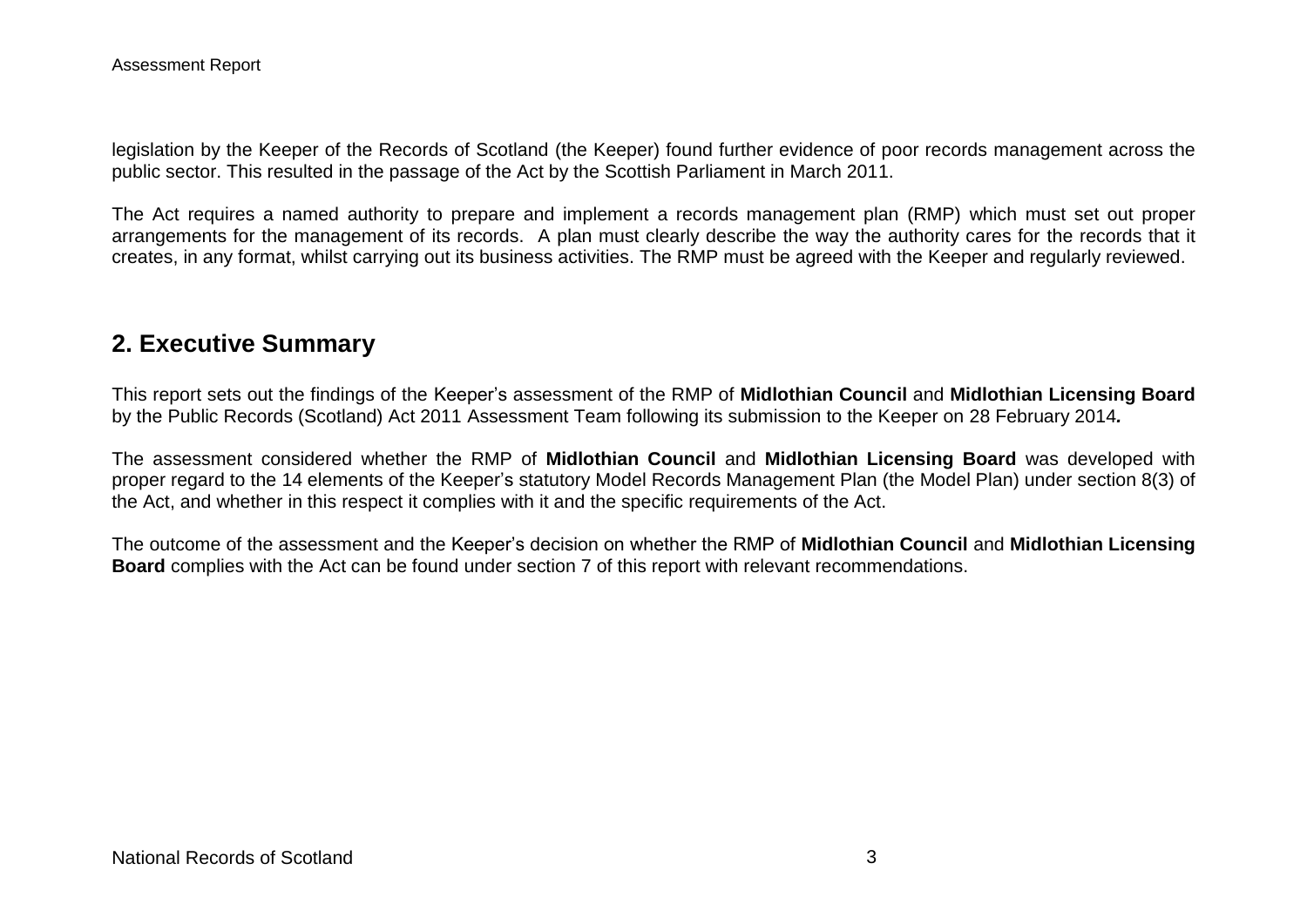## **3. Authority Background**

Local government in Scotland comprises 32 unitary local authorities, responsible for the provision of a range of public services. Midlothian Council is one of these authorities http://www.midlothian.gov.uk/. It provides services to the people of Midlothian, such as education, social care, waste management, cultural services and planning.

Licensing is the responsibility of Licensing Boards under powers contained in the Licensing (Scotland) Act 2005. Local Licensing Boards have wide discretion to determine appropriate licensing arrangements according to local needs and circumstances and their own legal advice. Each local government area must have a Licensing Board.

### **4. Keeper's Assessment Process**

The RMP was assessed by the Public Records (Scotland) Act Assessment Team on behalf of the Keeper. Assessors used the checklist elements listed in section 5, to establish whether **Midlothian Council** and **Midlothian Licensing Board** RMP was developed with proper regard to the elements of the Model Plan and is compliant with the Act. The assessment also considered whether there was sufficient supporting evidence of such compliance.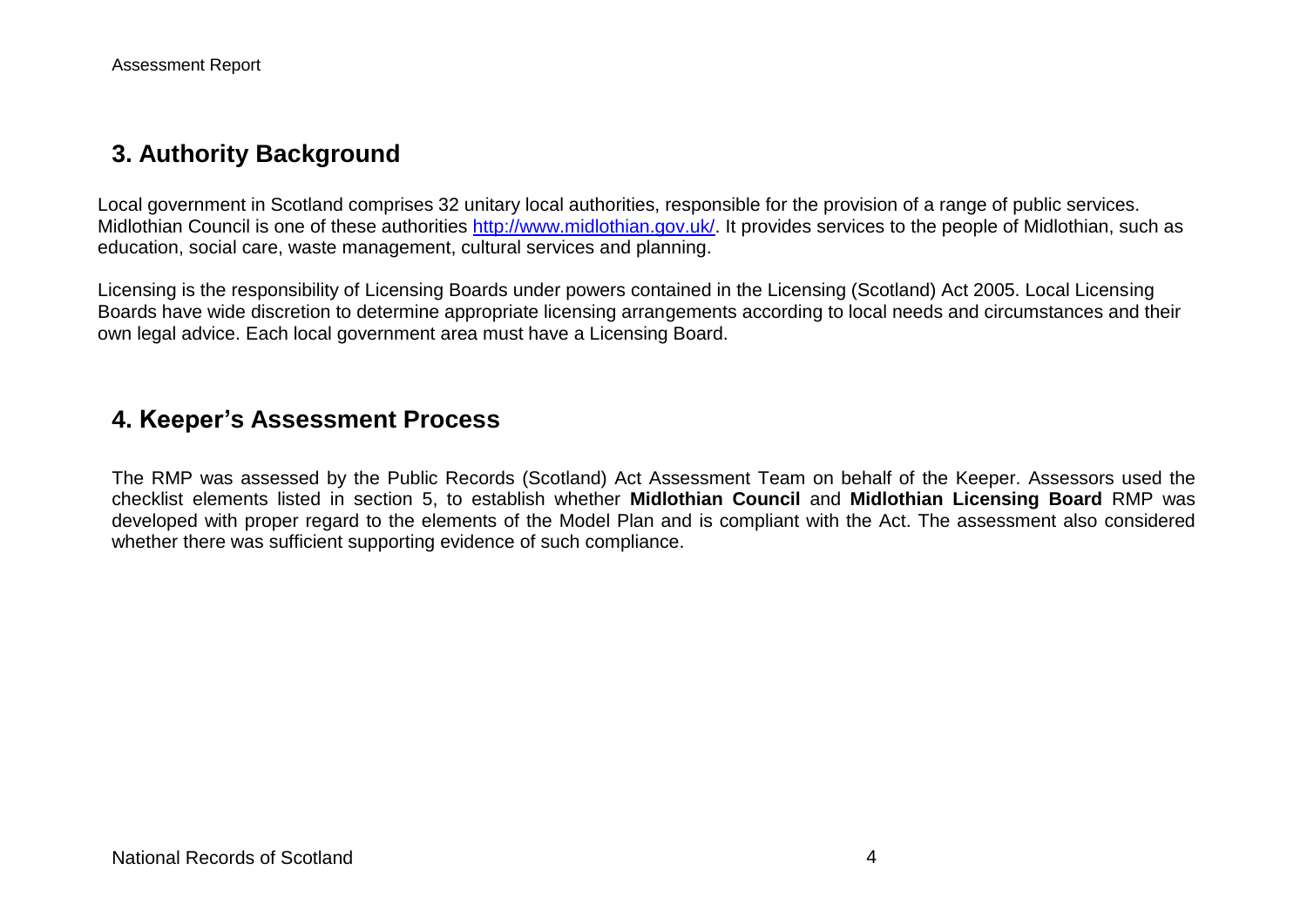#### **Key:**

| The Keeper agrees this<br>element of an<br>authority's plan. | The Keeper agrees this<br>element of an authority's<br>plan as an 'improvement<br>model'. This means that<br>he is convinced of the<br>authority's commitment to<br>closing a gap in<br>provision. He will request<br>that he is updated as<br>work on this element | R | There is a serious<br>gap in provision<br>for this element<br>with no clear<br>explanation of how<br>this will be<br>addressed. The<br>Keeper may<br>choose to return<br>the RMP on this |
|--------------------------------------------------------------|---------------------------------------------------------------------------------------------------------------------------------------------------------------------------------------------------------------------------------------------------------------------|---|------------------------------------------------------------------------------------------------------------------------------------------------------------------------------------------|
|                                                              | progresses.                                                                                                                                                                                                                                                         |   | basis.                                                                                                                                                                                   |

# **5. Model Plan Elements: Checklist**

| <b>Element</b>                                 | <b>Present</b> | <b>Evidence</b> | <b>Notes</b>                                                                                                                                                                                                                                                                                                                                                                                                            |
|------------------------------------------------|----------------|-----------------|-------------------------------------------------------------------------------------------------------------------------------------------------------------------------------------------------------------------------------------------------------------------------------------------------------------------------------------------------------------------------------------------------------------------------|
| 1. Senior<br>Officer<br>Compulsory<br>element  | G              | G               | Gary Fairley, Head of Finance and Integrated Support Service, has been identified<br>as the senior responsible officer with responsibility for Midlothian Council's Records<br>Management Plan (RMP) and records management. He also sits on the Corporate<br>Management Team and is a Senior Information Risk Owner. The Keeper agrees<br>that this is an appropriate individual for the requirements of this element. |
| 2. Records<br>Manager<br>Compulsory<br>element | G              | G               | Zarya Rathe has been identified as having operational responsibility for records<br>management within Midlothian Council. Document 'M708 Job Description' has been<br>provided as evidence for this element. The Keeper agrees that this is an appropriate<br>individual for the requirements of this element.                                                                                                          |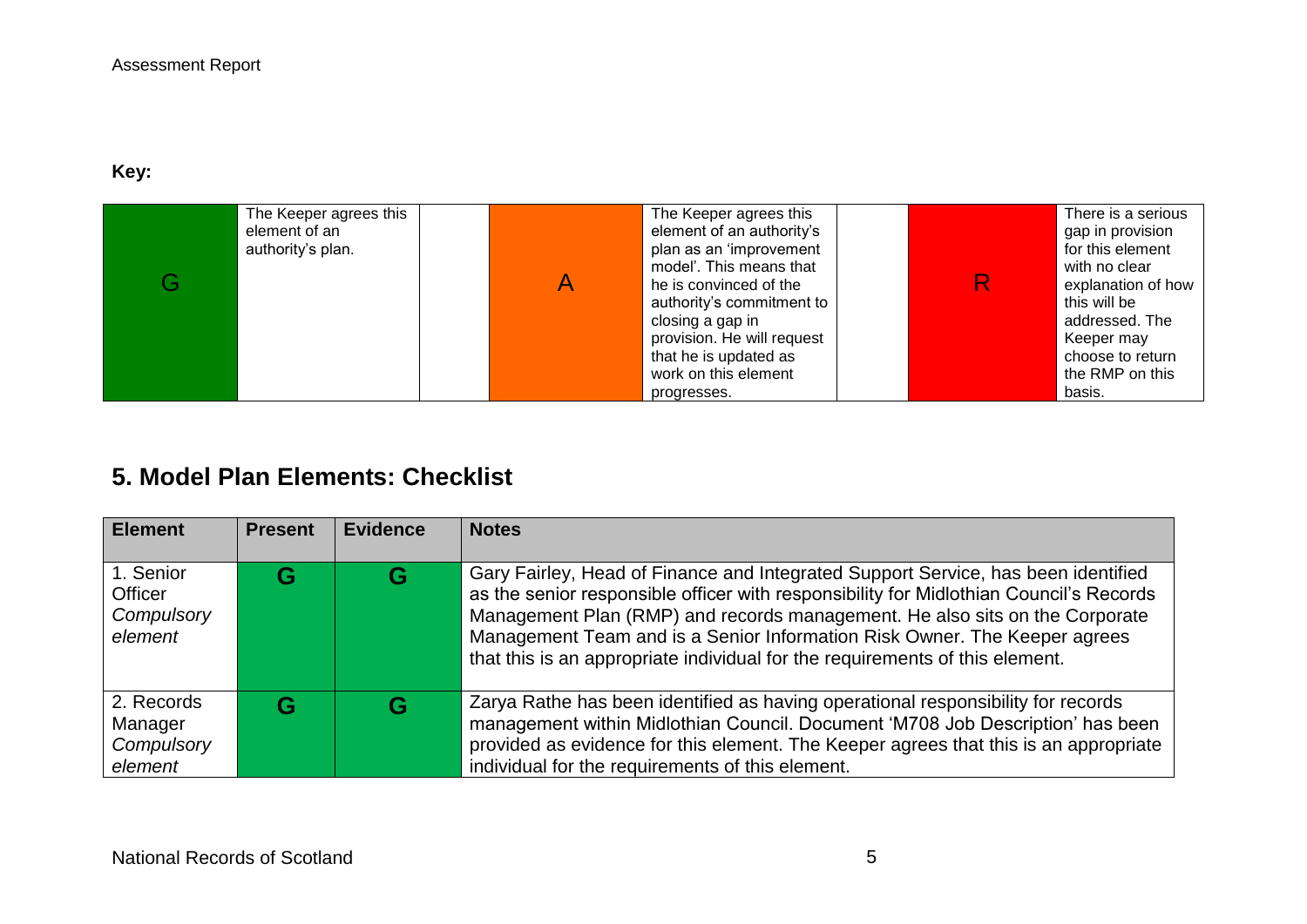| 3. Policy<br>Compulsory<br>element | G | G | As evidence for this element Midlothian Council have submitted their Records<br>Management Policy. This is a robust document that clearly sets out roles and<br>responsibilities for records management within the council. The policy shows a<br>commitment to best practice records management and also refers to the provision of<br>training to achieve this, which the Keeper welcomes.<br>The policy ties in with the Information Management Strategy 2013 and the IMG<br>Action Plan 2013-14 which sets out action points for the Information Management<br>Group.<br>The Keeper agrees that Midlothian Council has an operational and approved<br>Records Management Policy as required by the Act. |
|------------------------------------|---|---|-------------------------------------------------------------------------------------------------------------------------------------------------------------------------------------------------------------------------------------------------------------------------------------------------------------------------------------------------------------------------------------------------------------------------------------------------------------------------------------------------------------------------------------------------------------------------------------------------------------------------------------------------------------------------------------------------------------|
|                                    |   |   |                                                                                                                                                                                                                                                                                                                                                                                                                                                                                                                                                                                                                                                                                                             |
| 4. Business<br>Classification      | G | G | Midlothian Council has supplied their combined Business Classification Scheme<br>(BCS) and Retention Schedule. This appears to be a very thorough BCS, based on<br>the model BCS published by the Scottish Council on Archives, which covers all the<br>record creating areas of the Council. The Licensing Board's activities are covered by<br>the BCS. The BCS is based on the functions of the Council, which the Keeper<br>commends as best practice records management.                                                                                                                                                                                                                               |
|                                    |   |   | The BCS is accompanied by a BCS policy document which highlights the Council's<br>corporate approach to the classification of records created/received in the course of<br>its business. This document supports the BCS, highlighting its importance, roles and<br>responsibilities, and the fact that it applies to records in all formats.                                                                                                                                                                                                                                                                                                                                                                |
|                                    |   |   | In line with other public authorities Midlothian Council are currently implementing an<br>EDRMS upon which it intends to impose the BCS. This process will be reviewed<br>with the intention of adding a detailed file plan to the BCS structure.                                                                                                                                                                                                                                                                                                                                                                                                                                                           |

,我们也不会有什么。""我们的人,我们也不会有什么?""我们的人,我们也不会有什么?""我们的人,我们也不会有什么?""我们的人,我们也不会有什么?""我们的人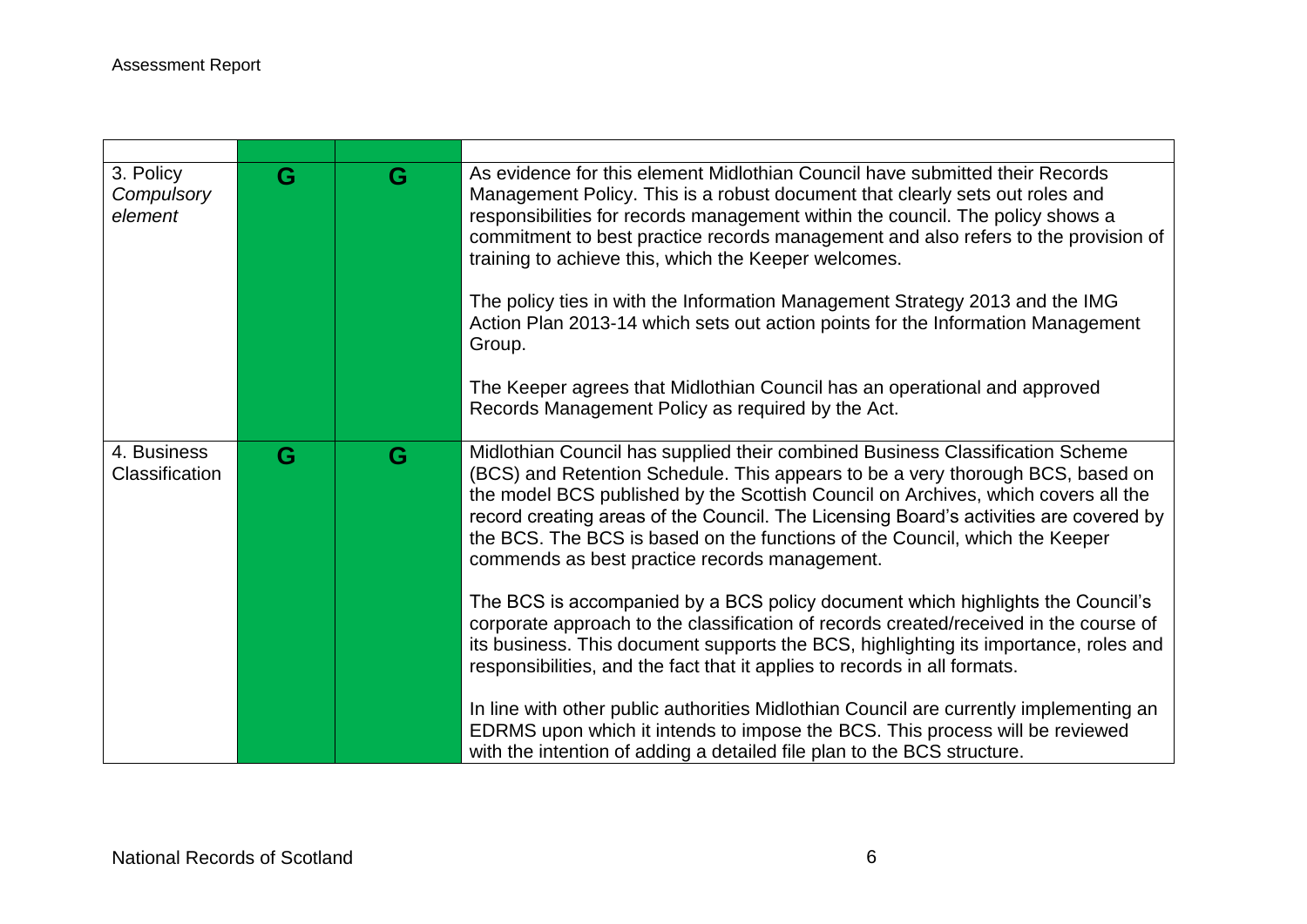|                                                         |   |   | The Keeper agrees that Midlothian Council has in place a detailed BCS which<br>appears to cover all the record creating activities of the Council. The Keeper<br>commends the merging of the BCS and the Retention Schedule into one<br>comprehensive document.                                                                       |
|---------------------------------------------------------|---|---|---------------------------------------------------------------------------------------------------------------------------------------------------------------------------------------------------------------------------------------------------------------------------------------------------------------------------------------|
| 5. Retention<br>schedule                                | G | G | The Retention Schedule of Midlothian Council, based on the SCARRS Model<br>published by the Scottish Council on Archives, is incorporated into the BCS (see<br>Element 4 above). It has also been developed through wider consultation with staff,<br>further ensuring it is comprehensive in its scope.                              |
|                                                         |   |   | The Retention Schedule is accompanied by a policy document which highlights the<br>Council's corporate approach to retention scheduling. This document supports the<br>Retention Schedule, highlighting its importance, roles and responsibilities, and the<br>fact that it applies to records in all formats.                        |
|                                                         |   |   | The Keeper agrees that Midlothian Council has developed a comprehensive<br>Retention Schedule which sets out the actions to be taken at the end of a record's<br>active life-cycle.                                                                                                                                                   |
| 6. Destruction<br>Arrangements<br>Compulsory<br>element | G | G | Midlothian Council has provided evidence for the procedures and policies regarding<br>the secure destruction of paper records. As evidence the Council has provided their<br>Records Disposal Policy which sets out the procedures, as well as destruction<br>certificates from the commercial provider of a paper shredding service. |
|                                                         |   |   | The Records Disposal Policy and Records Disposal Procedure set out the<br>procedures in place within the Council for the destruction of electronic records. The<br>planned move to an EDRMS means that the tracking of destruction will be built in to<br>the system and at present the destruction of electronic records is recorded |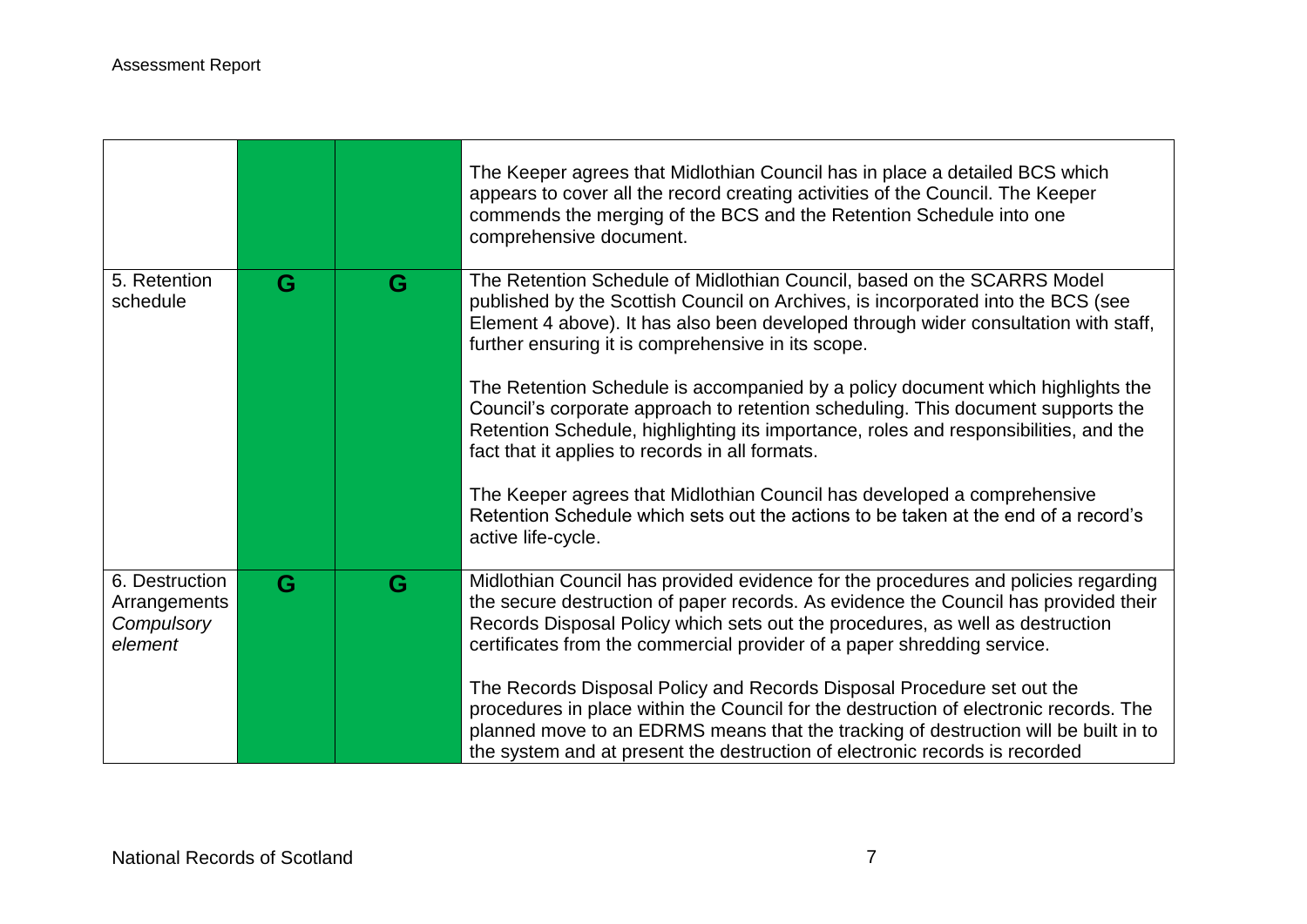|                                                       |   |   | manually.                                                                                                                                                                                                                                                                                                                                                                                                                                                                                                                                                                                                                                                                                                                                                                                                                                  |
|-------------------------------------------------------|---|---|--------------------------------------------------------------------------------------------------------------------------------------------------------------------------------------------------------------------------------------------------------------------------------------------------------------------------------------------------------------------------------------------------------------------------------------------------------------------------------------------------------------------------------------------------------------------------------------------------------------------------------------------------------------------------------------------------------------------------------------------------------------------------------------------------------------------------------------------|
|                                                       |   |   | Hardware disposal procedures have been included, which set out how Midlothian<br>Council arrange for obsolete hardware to be disposed of. This is backed up by a<br>register of hardware to be disposed of and an erasure certificate showing that<br>secure destruction has taken place. The specification for the equipment used for<br>secure deletion of data has also been supplied. An overview of the IT back-up<br>system has been provided which shows how back-ups are managed.<br>This, on top of the procedures in place for the secure disposal of paper records,<br>means that the Keeper agrees that appropriate procedures are in place for the<br>secure destruction of records at the end of their life-cycles.                                                                                                          |
| 7. Archiving<br>and Transfer<br>Compulsory<br>element | G | G | As evidence Midlothian Council has provided their Archival and Local Studies<br>Collection Policy, their combined BCS and Retention Schedule and their Records<br>Disposal Policy.<br>The Archival and Local Studies Collection Policy sets out the remit under which the<br>archive collects records, primarily those records that are relevant to the Midlothian<br>Council are or its predecessors.<br>The BCS/Retention Schedule identifies those records that deemed worthy of<br>permanent retention.<br>The Records Disposal Policy also highlights the responsibility of the Records Officer<br>in identifying records that may have historical interest from those records that have<br>been scheduled for destruction. A detailed explanation of how records are<br>transferred has been supplied - ArchivalTransferProcedure1.0 |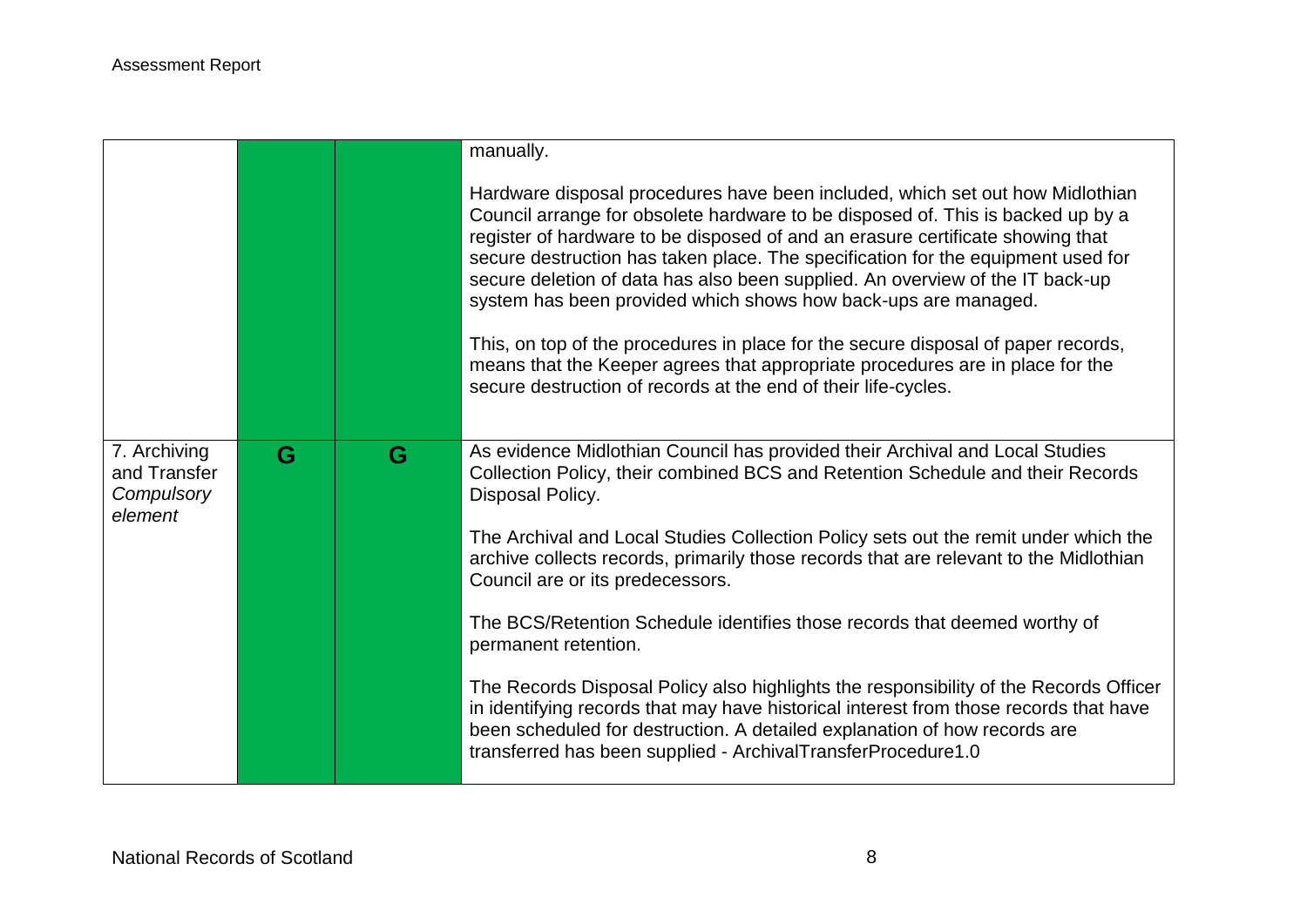|                                                            |   |   | The Keeper is satisfied that the retention schedule and the work of the Records<br>Officer correctly identifies those records that the Council wish to preserve<br>permanently. The Keeper is also satisfied by the Archival and Local Studies<br>Collection Policy, which identifies the type of records that would be of interest to the<br>archive.<br>The Keeper agrees that Midlothian Council has proper arrangements in place to<br>archive records for permanent preservation.                                                                                                                                                                          |
|------------------------------------------------------------|---|---|-----------------------------------------------------------------------------------------------------------------------------------------------------------------------------------------------------------------------------------------------------------------------------------------------------------------------------------------------------------------------------------------------------------------------------------------------------------------------------------------------------------------------------------------------------------------------------------------------------------------------------------------------------------------|
| 8. Information<br><b>Security</b><br>Compulsory<br>element | G | G | Midlothian Council has submitted a comprehensive suite of evidence for this<br>element. This includes policies and procedures which cover the secure use of<br>computers, faxes, laptops, memory sticks and email systems.<br>The Information Security Policy is very comprehensive. There is also a Paper File<br>Transfer Policy which sets out the procedures in place for the movement of paper<br>records.<br>The Keeper agrees that there is considerable evidence to show that Midlothian<br>Council takes the security of its information very seriously and has put in place<br>policies and procedures to ensure that their information is protected. |
| 9. Data<br>Protection                                      | G | G | Midlothian Council has provided several documents as evidence of their compliance<br>with this element.<br>The Council is registered with the Information Commissioner's Office.<br>The Privacy Policy is available to all staff on the intranet system, as well as some of<br>the other documents provided as evidence.                                                                                                                                                                                                                                                                                                                                        |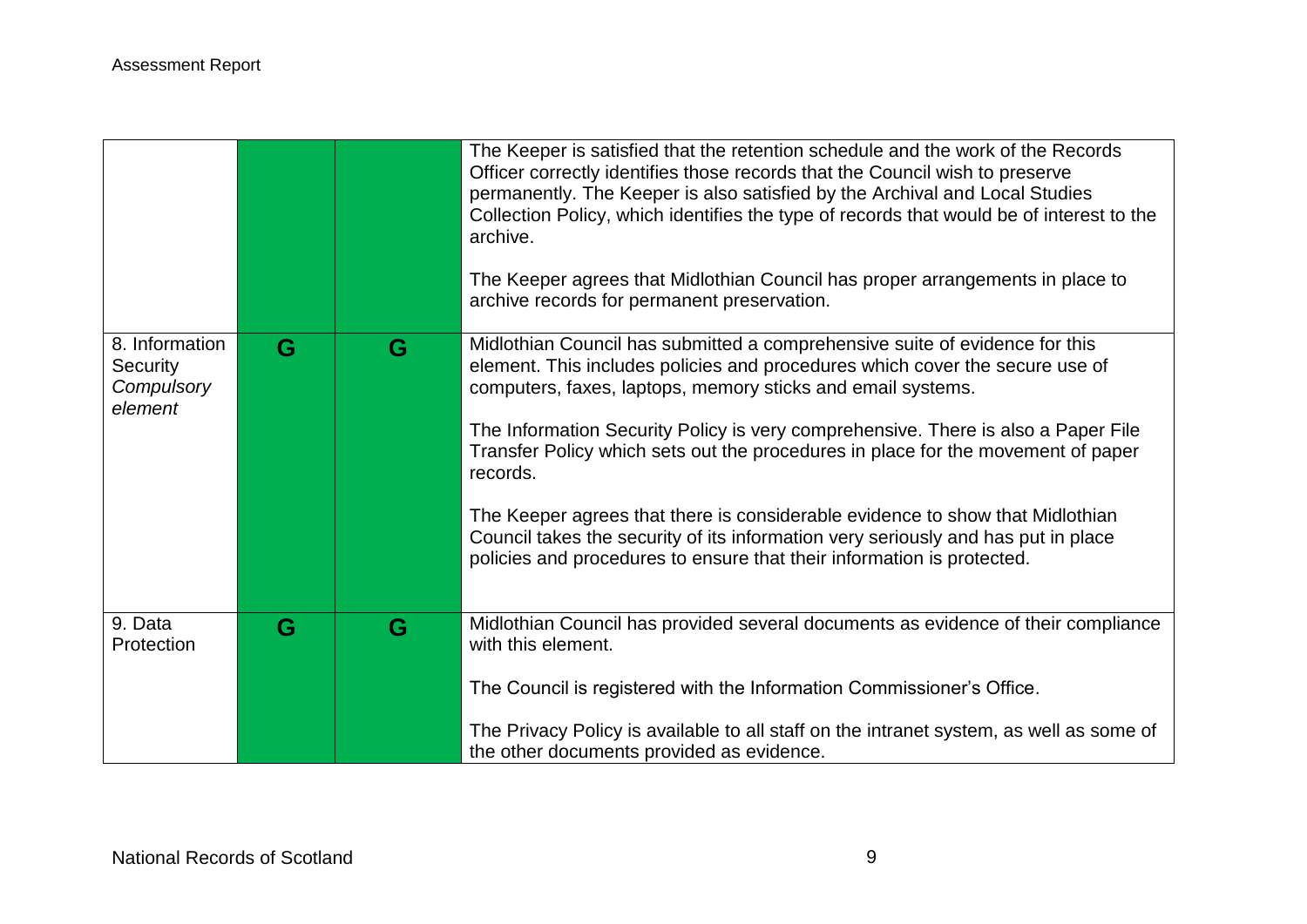T

|                                                           |   |              | The Basic Guide to Data Protection provides a useful checklist of Dos and Don'ts for<br>staff when dealing with personal information.                                                                                                                                           |
|-----------------------------------------------------------|---|--------------|---------------------------------------------------------------------------------------------------------------------------------------------------------------------------------------------------------------------------------------------------------------------------------|
|                                                           |   |              | The Information Management Training Framework sets out the different levels of<br>training requirements of staff.                                                                                                                                                               |
|                                                           |   |              | The Guidance for the Individual and Subject Access Request form documents cover<br>the Council's approach to dealing with subject access requests and set out the<br>rights that potential requesters have. This is also available on the Council's outward-<br>facing website. |
|                                                           |   |              | The Keeper agrees that the evidence submitted shows that Midlothian Council is<br>aware of its responsibilities under Data Protection and has the robust policies and<br>procedures in place to manage these.                                                                   |
| 10. Business<br>Continuity<br>and Vital<br><b>Records</b> | G | $\mathbf{A}$ | Midlothian Council has submitted evidence of the different levels on which their<br>business continuity plans operate. The Strategic Business Continuity Plan and the<br>Major Emergency Procedures set out the corporate approach to responding to<br>service interruptions.   |
|                                                           |   |              | Below this, Heads of Service and Managers are expected to develop procedures for                                                                                                                                                                                                |
|                                                           |   |              | their business areas. A sample plan has been submitted for ICT. As well as this, the<br>Council Tax and Benefits Application procedures have also been submitted as<br>evidence.                                                                                                |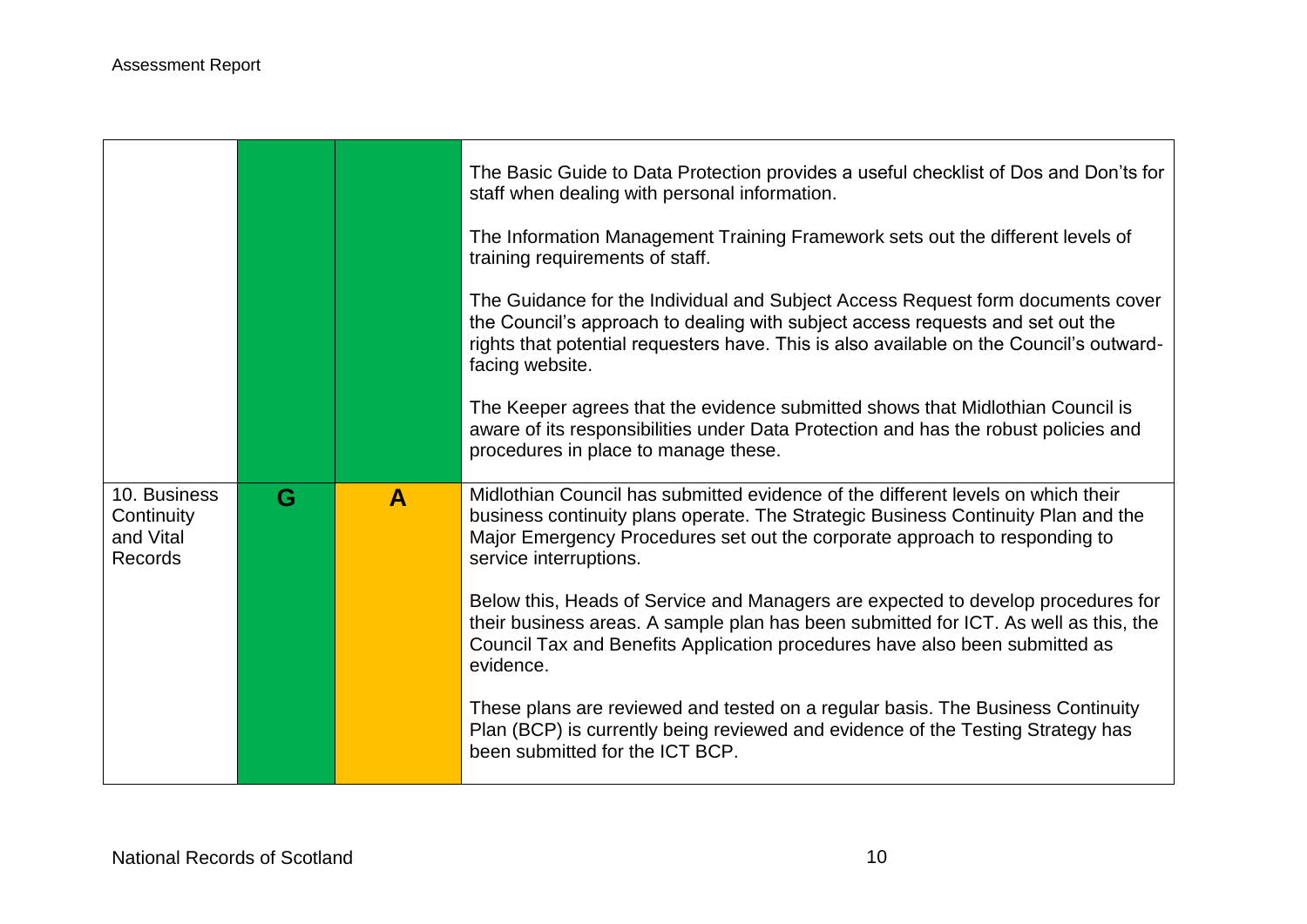|                 |   |              | Vital records have been identified for the Human Resources service area and<br>added to the Business Classification Scheme/Retention Schedule but not for<br>other areas within the Council. The RMP recognises the need to identify vital<br>records across the Council and intends to work towards this as part of the<br>exercise of implementing an EDRMS. The Council also intends to incorporate<br>records and information into business continuity and emergency planning<br>procedures. They also intend to review the Disaster Plan for the Records<br>Centre, Archive and other paper stores as part of the BCP review.<br>The Keeper can agree that there are robust BCP procedures in place to ensure that<br>the Council's key functions can resume quickly in the event of a disaster on an<br>improvement plan basis, provided he is updated as work towards identifying vital<br>records progresses across the council. |
|-----------------|---|--------------|------------------------------------------------------------------------------------------------------------------------------------------------------------------------------------------------------------------------------------------------------------------------------------------------------------------------------------------------------------------------------------------------------------------------------------------------------------------------------------------------------------------------------------------------------------------------------------------------------------------------------------------------------------------------------------------------------------------------------------------------------------------------------------------------------------------------------------------------------------------------------------------------------------------------------------------|
| 11. Audit trail | G | $\mathbf{A}$ | Midlothian Council has submitted evidence showing the procedures in place for the<br>tracking of paper and electronic records.<br>The Records Centre operates a database which tracks the movement of and actions<br>taken on paper records. Access permissions to the database are controlled by staff<br>across various departments. Outwith the Records Centre, a series of 'superusers'<br>across each service area maintains a file register where the movement of records<br>can be tracked and also when records have been destroyed. The Paper File<br>Transfer Policy has been submitted as evidence. Screenshots from the Records<br>Centre database have also been submitted.<br>There is audit trail functionality applied to the Council's main file structure and also<br>to individual local EDRMS. A sample audit log has been supplied as evidence.                                                                     |
|                 |   |              | The Keeper can agree that there are procedures in place for tracking the<br>movement and changes to paper and electronic records on an improvement                                                                                                                                                                                                                                                                                                                                                                                                                                                                                                                                                                                                                                                                                                                                                                                       |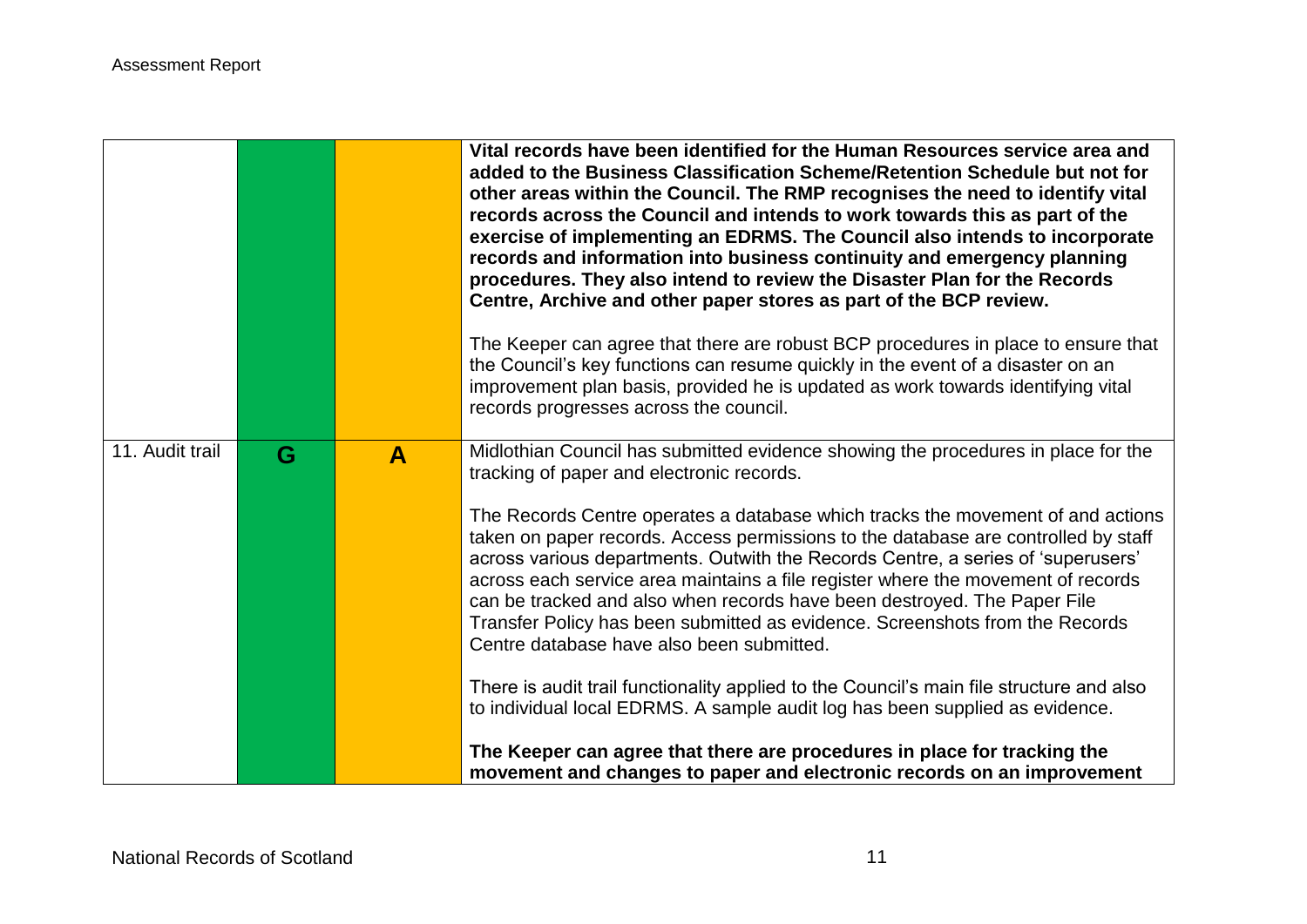|                                                                      |   |   | plan basis, provided he is kept informed as work on the project of<br>implementation of an EDRMS progresses, which will help to standardise<br>practice across the Council.                                                                                                                                                                                                   |
|----------------------------------------------------------------------|---|---|-------------------------------------------------------------------------------------------------------------------------------------------------------------------------------------------------------------------------------------------------------------------------------------------------------------------------------------------------------------------------------|
| 12.<br>Competency<br>Framework<br>for records<br>management<br>staff | G | G | As evidence of compliance with this element, Midlothian Council has submitted the<br>Records Officer's job description and competency framework plan. This shows that<br>records management forms part of the Records Officer's job description and that<br>consideration is given to suitable development opportunities in order to allow her to<br>carry out her job.       |
|                                                                      |   |   | As well as training of the Records Officer, there is also evidence of a commitment to<br>records management training across the Council, based on the Information<br>Management Training Framework. The training modules are aimed at both<br>management and administrative staff. The members of the Information Management<br>Group are all required to undertake training. |
|                                                                      |   |   | The Keeper agrees that the Records Officer has a measurable responsibility for<br>records management within the Council and that the Council is committed to<br>providing training to relevant staff.                                                                                                                                                                         |
| 13.<br>Assessment<br>and Review                                      | G | G | Midlothian Council has committed to annually assessing and reviewing compliance<br>with their RMP. The Information Management Group will be responsible for<br>conducting this. The Information Management Group will report to the Corporate<br>Management Team.                                                                                                             |
|                                                                      |   |   | Service areas within the council are required to self-assess compliance with the<br>policies and procedures associated with the plan and report to the Information<br>Group.                                                                                                                                                                                                  |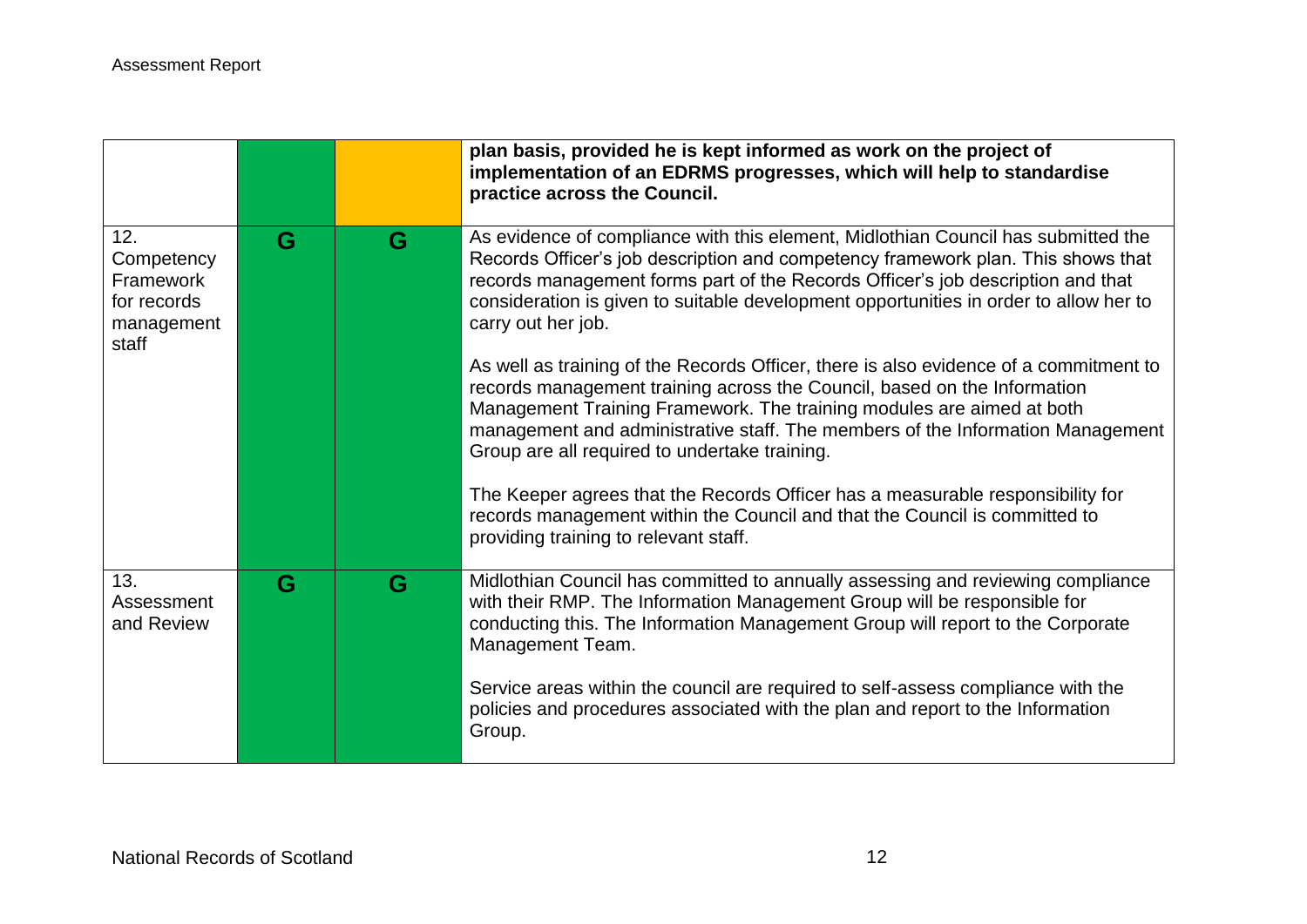|                           |   |   | The IMG Action Plan 2013-2014 shows the actions required/taken with regards to<br>information governance.<br>The Keeper agrees that appropriate procedures are in place to regularly review and<br>update the RMP and associated policies.                                                                                                                                                                                                                                                                         |
|---------------------------|---|---|--------------------------------------------------------------------------------------------------------------------------------------------------------------------------------------------------------------------------------------------------------------------------------------------------------------------------------------------------------------------------------------------------------------------------------------------------------------------------------------------------------------------|
| 14. Shared<br>Information | G | G | Midlothian Council has signed up to the Pan Lothian and Borders Partnership<br>General Protocol for Sharing Information. The Information Management Group<br>recommended to the Corporate Management Team in late February-early March<br>2014 that Midlothian Council adopts the Scottish Accord for the Sharing of Personal<br>Information (SASPI). The Keeper would be interested to learn the outcome of<br>this proposal.                                                                                     |
|                           |   |   | As of 1 <sup>st</sup> January 2014 the Council has also inserted a clause into all contracts with<br>3 <sup>rd</sup> parties detailing their requirements with regards to records management.<br>The Keeper agrees that Midlothian Council have put proper arrangements in place<br>for the sharing of corporate information with other bodies and for ensuring that 3 <sup>rd</sup><br>parties performing functions on behalf of the Council comply with their obligations<br>with regards to records management. |

**General Notes on RMP:** Elements 1 and 2 – Appropriate individuals have been identified as having senior and operational responsibility for the RMP and for records management within Midlothian Council.

Element 3 – The policy submitted is robust, clearly setting out roles and responsibilities as well as the corporate approach to records management, but there is a question about the status of copies within the document.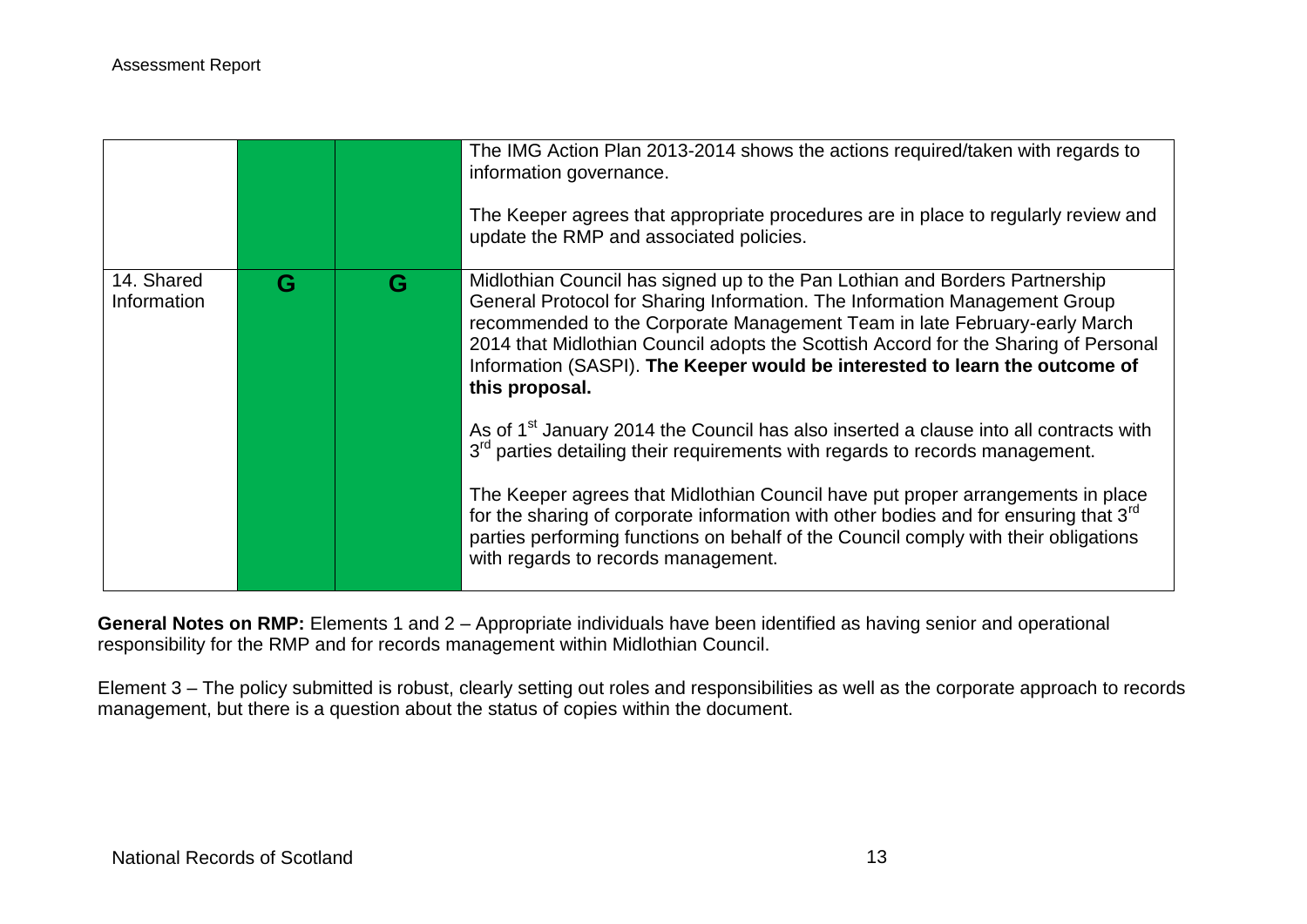Elements 4 and 5 – The combined BCS and retention schedules appear to comprehensively cover all the record creating areas within the council. Midlothian Council intends to implement an EDRMS and add a detailed file-plan to the BCS. The Keeper would request that he is kept informed as the implementation project progresses.

Element 6 – As well as that supporting the destruction of paper and electronic records, evidence showing that Midlothian Council has considered the secure destruction of hardware and the destruction of electronic back-ups has been submitted. The Keeper can agree that procedures are in place to ensure the secure destruction of Midlothian Council's records.

Element 7 - The Keeper agrees that Midlothian Council has proper arrangements in place to archive records for permanent preservation.

Elements 8 and 9 – Midlothian Council has provided evidence that shows that they take information security and their obligations under Data Protection seriously and have put in place policies and procedures to lessen the risks of unauthorised access to their corporate information and personal and sensitive data.

Element 10 - The Keeper can agree that there are robust BCP procedures in place to ensure that the Council's key functions can resume quickly in the event of a disaster on an improvement plan basis, provided he is updated as work towards identifying vital records progresses across the council.

Element 11 - The Keeper can agree that there are procedures in place for tracking the movement and changes to paper and electronic records on an improvement plan basis, provided he is kept informed as work on the project of implementation of an EDRMS progresses.

Elements 12, 13 and 14 – There is appropriate evidence provided to show that Midlothian Council has built records management into the corporate responsibilities of the relevant staff, that the RMP and associated policies and procedures are reviewed and amended regularly and appropriate safeguards are in place for protecting the security of information shared with other bodies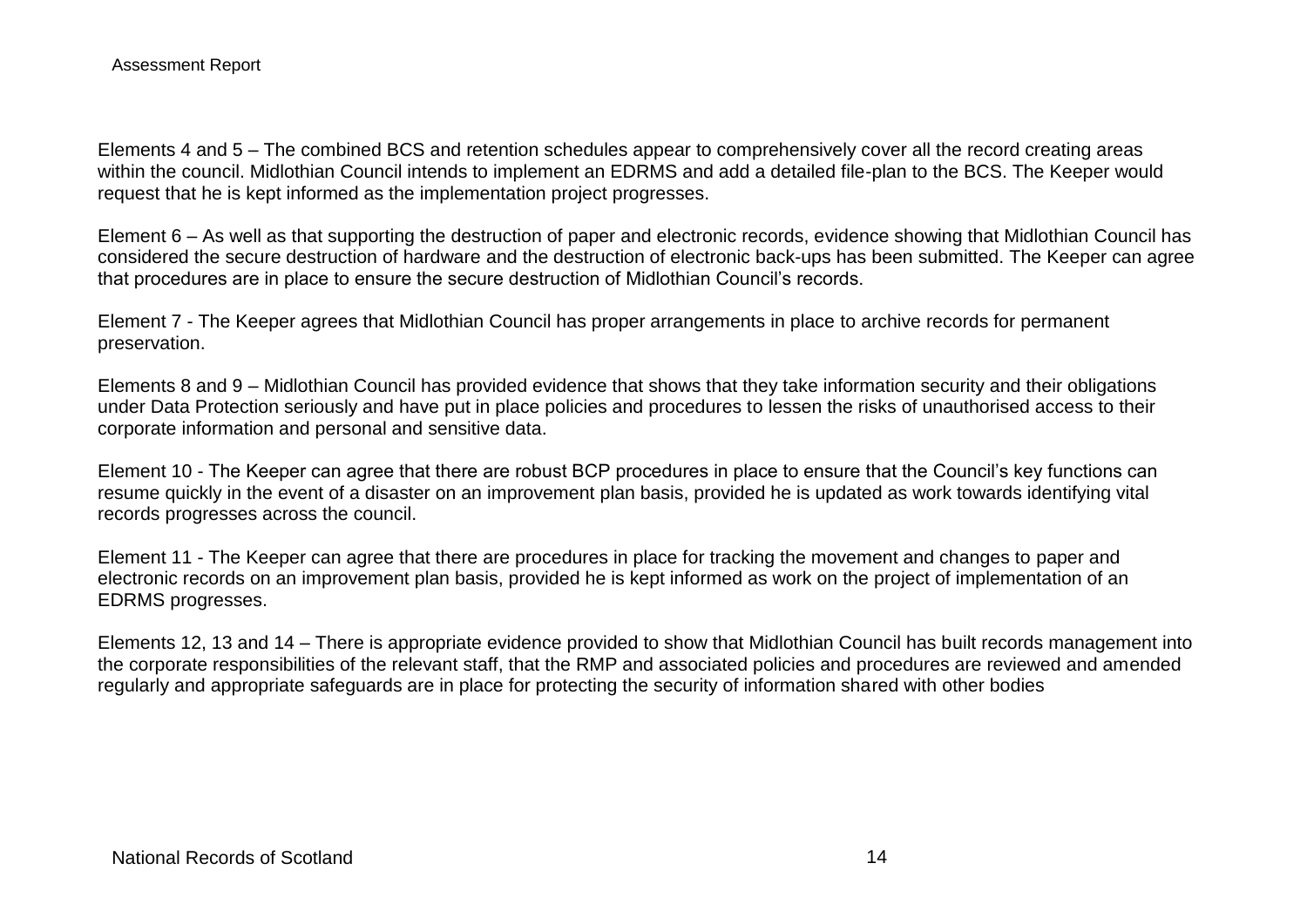#### **6. Keeper's Summary**

Elements *1 – 14* that the Keeper considers should be in a public authority records management plan have been properly considered by **Midlothian Council** and **Midlothian Licensing Board**. Policies and governance structures are in place to implement the actions required by the plan.

### **7. Keeper's Determination**

Based on the assessment process detailed above, the Keeper **agrees** the RMP of **Midlothian Council** and **Midlothian Licensing Board.**

 The Keeper recommends that **Midlothian Council** and **Midlothian Licensing Board** should publish its agreed RMP as an example of good practice within the authority and the sector.

This report follows the Keeper's assessment carried out by,

…………………………………… …………………………………

Rhort Fothy h

Remar

**Robert Fotheringham**<br> **Public Records Officer**<br> **Public Records Officer** 

**Public Records Officer**